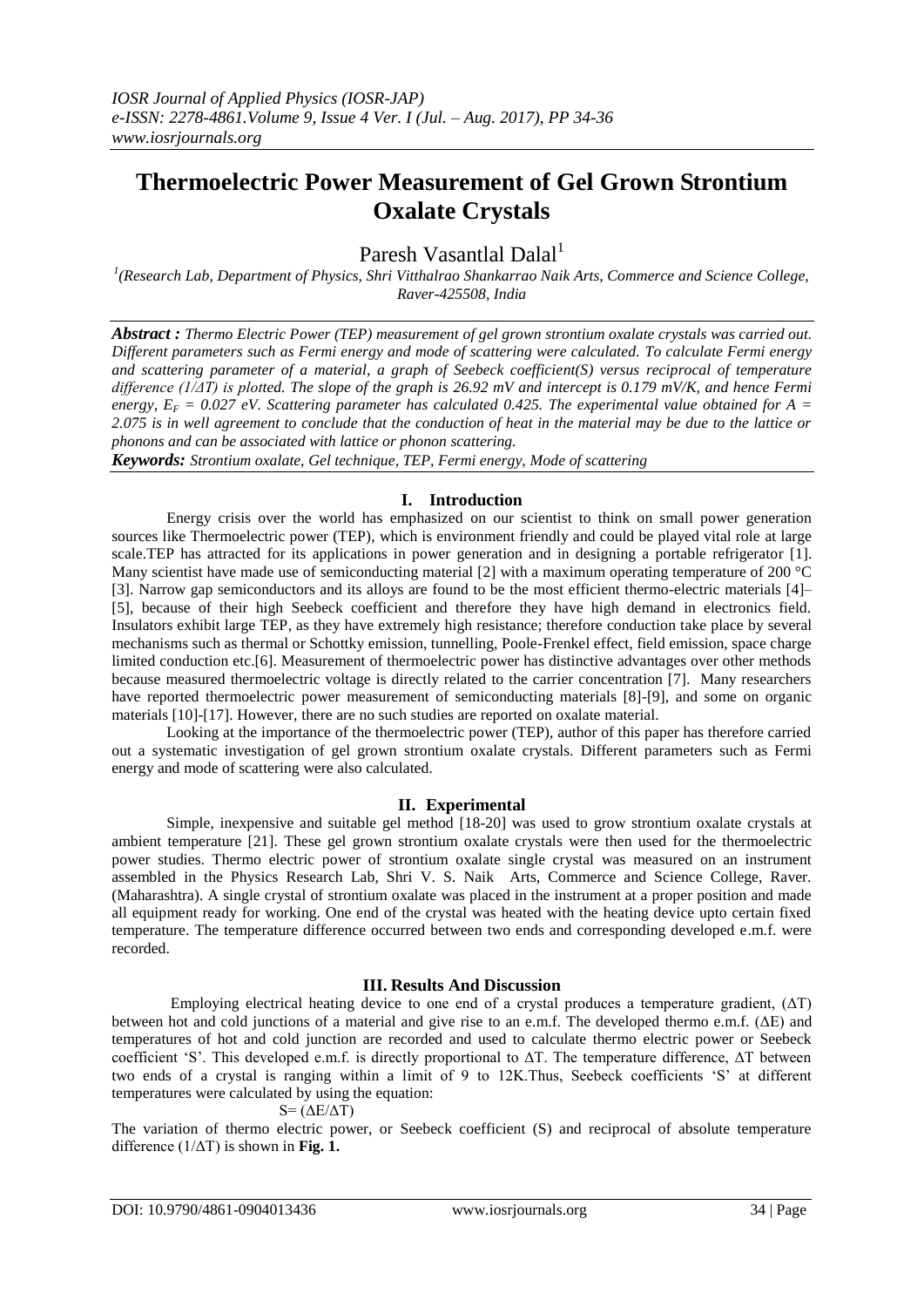

**Figure 1:** Plot of Seebeck coefficient versus Reciprocal of Temperature

This graph (Fig. 1) was used to calculate Fermi energy ( $E_F$ ) and scattering parameter( $\alpha$ ) as- $\sin$  in joule)

| Fermi energy $(E_F)$ |                  |     | (slope X charge on electro                  |
|----------------------|------------------|-----|---------------------------------------------|
|                      |                  |     | $26.92 \text{ x}1.6 \text{x}10^{-19}$ Joule |
|                      |                  | $=$ | $26.92$ meV                                 |
|                      |                  |     | 0.02692eV                                   |
| Constant A           |                  | $=$ | $0.027$ eV                                  |
|                      |                  |     | intercept x e)/ K                           |
|                      |                  |     | $0.179x1.6x10^{-19}x10^{-3}$                |
|                      |                  |     | $1.38 \times 10^{-23}$                      |
|                      | А                |     | 2.075                                       |
| Scattering parameter | $\alpha_{\rm c}$ | $=$ | $5/2 - 2.075$                               |
|                      |                  |     | 0.425                                       |

The Fermi energy, 'EF**'**and constant 'A' were obtained from the graph and used to find mode of scattering responsible for the conduction of heat through the material. The constant,  $A = 2.075$  obtained from the graph is suggesting (**TABLE 1**) that the conduction of heat through the strontium oxalate crystal might be due to the lattice or phonons scattering [6].

| <b>Table 1.</b> Values of 13 and their corresponding inouc of seationing |                   |  |  |
|--------------------------------------------------------------------------|-------------------|--|--|
| <b>Scattering mode</b>                                                   | <b>Constant A</b> |  |  |
| Ionized impurity                                                         |                   |  |  |
| Piezoelectric (ionic lattice)                                            |                   |  |  |
| Grain boundary                                                           |                   |  |  |
| Lattice or phonons                                                       |                   |  |  |
| Vibrations at                                                            |                   |  |  |
| Constant frequency                                                       | 0.5               |  |  |
| Ionic lattice                                                            | 2.5               |  |  |
| Degenerate system                                                        |                   |  |  |

**Table 1:**Values of A and their corresponding Mode of scattering

## **IV. Conclusion**

In the present study, gel grown strontium oxalate single crystal was characterized by Thermo electric power (TEP) measurement. From the above studies, following points are observed:

- 1. Calculated Fermi energy  $E_F = 0.027$  eV
- 2. Calculated Scattering parameter  $\alpha_s = 0.425$
- 3. It is concluded that the conduction of heat in the material may be due to lattice or phonon
- 4. And, can be associated with lattice or phonon scattering.

## **Acknowledgements**

The corresponding author is thankful to INSA, New Delhi for awarding 'Visiting Fellowship'. Thankful to the University Grants Commission, New-Delhi for sanctioning Minor Research Project and also thankful to The, Principal, Shri Vitthalrao Shankarrao Naik for providing laboratory facilities.

#### **References**

- [1] G. Mahan, Good Thermo electrics, Solid State Physics, Vol. 51, 1998, pp. 81-157.
- [2] H. Goldsmid, J. Cochrane, Solar thermoelectric generators. Proceedings of the 4th IEEE International Conference on Thermoelectric Energy Conversion, Arlington, TX, USA, 1982
- [3] F. Rosi, Thermoelectricity and thermoelectric power generation, Solid-State Electron., Vol.11,1968, pp. 833-848.
- [4] C. Wood, Materials for thermoelectric energy conversion, Rep. Prog. Phys., Vol. 51, 1988, pp.459-539.